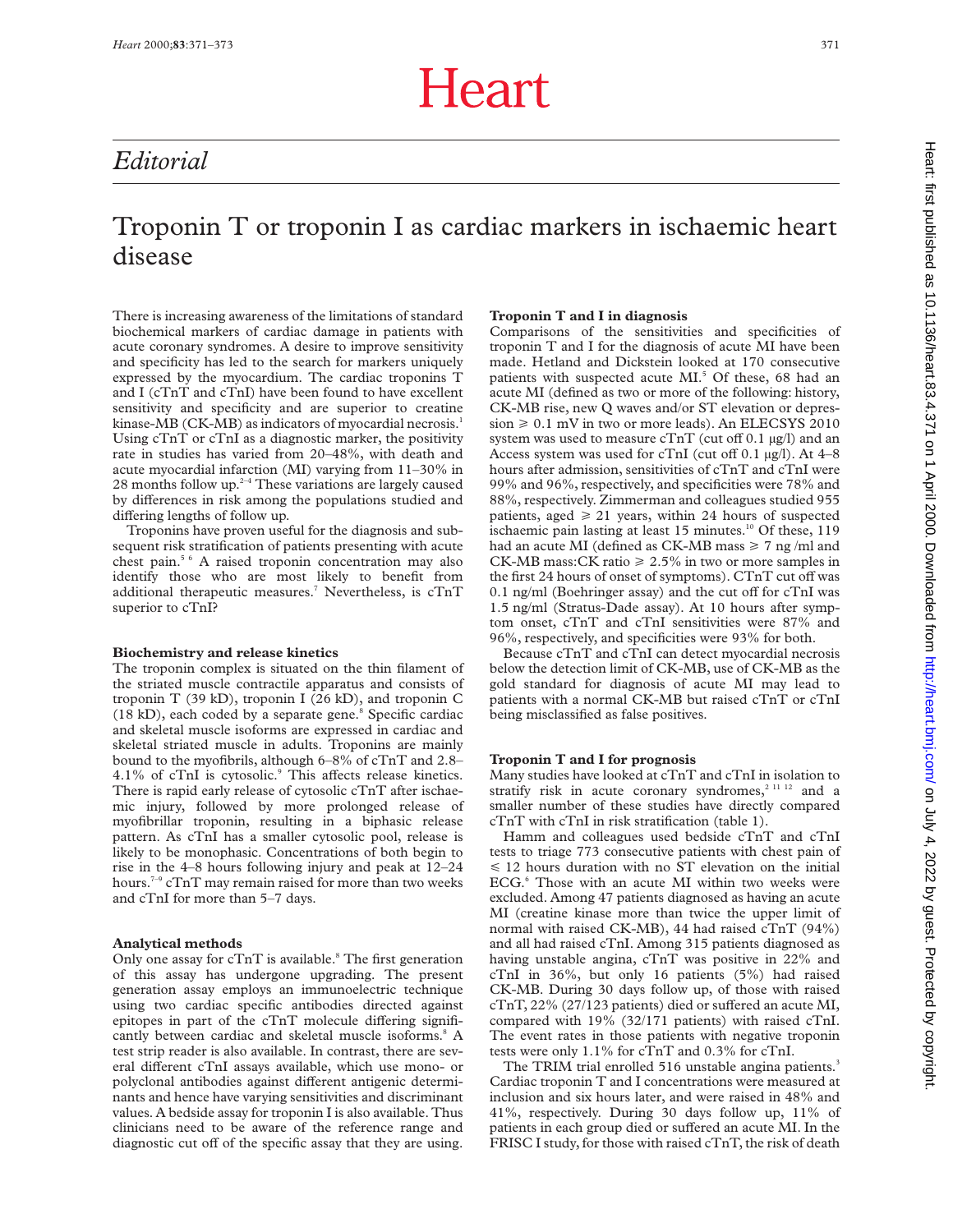*Table 1 Summary of direct comparisons of cTnT with cTnI in risk stratification in acute coronary syndromes*

| Study                                    | Study population                                                                                                  | $cTnT$ (cut off)                  | $cTnI$ (cut off)                           | Positive cTnT<br><i>(patients)</i> | Positive cTnI<br>(patients) | Follow up | Death/AMI in<br>$cTnT$ positive<br>patients | Death/AMI in<br>cTnI positive<br>patients |
|------------------------------------------|-------------------------------------------------------------------------------------------------------------------|-----------------------------------|--------------------------------------------|------------------------------------|-----------------------------|-----------|---------------------------------------------|-------------------------------------------|
| Hamm et $a^b$<br>$(n = 315)$             | Any age, $\leq 12$ h chest pain, no<br>ST elevation, no AMI within<br>14 days                                     | Bedside<br>$(0.18 \text{ ng/ml})$ | Bedside<br>$(0.1 \text{ ng/ml})$           | 70 (22%)                           | $114(36\%)$                 | 30 days   | 22%                                         | 19%                                       |
| $TRIM^3$<br>$(n = 516)$                  | $25-80$ years, < 24 h chest pain,<br>ST depression, T wave<br>inversion or proven IHD                             | ES 300<br>$(0.1 \mu g/l)$         | Opus Magnum<br>$(2.0 \mu g/l)$             | 249 (48%)                          | $213(41\%)$                 | 30 days   | 11%                                         | 11%                                       |
| FRISC $I13$<br>$(n = 823)$               | $>$ 40 years, $<$ 72 h chest pain,<br>ST depression or T wave<br>inversion                                        | Enzymun<br>$(0.1 \mu g/l)$        | Access<br>$(0.1 \,\mu g/l)$                | 66%                                |                             | 5 months  | 16.7%                                       | 17.3%                                     |
| GUSTO IIa <sup>14</sup><br>$(n = 770)$   | Any age, $\lt 12$ h chest pain,<br>$\geqslant 0.05$ mV ST depression or<br>elevation, LBBB or T wave<br>inversion | <b>ES 300</b><br>$(0.1 \mu g/l)$  | Stratus II<br>$(1.5 \,\mu g/l)$            | 278 (36%)                          | 220 (29%)                   | 30 days   | 12%                                         | 13%                                       |
| Ottani et al <sup>15</sup><br>$(n = 74)$ | Any age, $<$ 48 h chest pain,<br>$> 0.05$ mV ST elevation or<br>depression, or T wave<br>inversion                | ES 300<br>$(0.1 \mu g/l)$         | <b>Baxter Stratus</b><br>$(3.1 \,\mu g/l)$ | 18(24%)                            | 18(24%)                     | 30 days   | 17%                                         | 28%                                       |

AMI, acute myocardial infarction; IHD, ischaemic heart disease; LBBB, left bundle branch block.

or acute MI was 16.7% during five months' follow up, compared to  $17.3\%$  for those with raised cTnI.<sup>13</sup> In GUSTO IIa, troponin T was positive in 36% and cTnI in 29%.14 During 30 days follow up, of those who were cTnT positive, 34 patients  $(12\%)$  died or suffered an acute MI compared with 28 patients with raised cTnI (13%). Although these figures were similar, cTnT showed a slightly greater association with 30 days mortality alone than cTnI ( $p < 0.001$  and  $p = 0.002$ , respectively). Ottani and colleagues looked at patients presenting with chest pain and ECG changes, but whose total CK was < 200 IU during the first 16 hours.<sup>15</sup> Troponins T and I were measured at admission and eight hours later. Each was raised in 24% of patients. Death or acute MI during 30 days follow up occurred in five patients (28%) with raised cTnI, but only in three patients (17%) with raised cTnT.

#### **Troponin T and I in other diseases**

There are concerns that cTnT is re-expressed in skeletal muscle in renal failure and muscular disease, with implications for specificity.<sup>16</sup> Patients with renal failure may have raised cTnT concentrations in the absence of myocardial ischaemia. It has been suggested that this may be caused by the antibody used in first generation cTnT assays cross reacting with skeletal muscle troponin  $T<sup>17</sup>$  In addition, there is controversy as to whether cross reactivity occurs when the more specific second generation troponin T assay is used. Apple and colleagues prepared skeletal muscle biopsies from 45 chronic renal disease patients for Western blot analysis and blotted these with anti-cTnT antibodies, including those used in the second generation assay.<sup>18</sup> They concluded that although cTnT isoforms are expressed in skeletal muscle from chronic renal disease patients, the antibody configuration of the second generation cTnT assay is such that if these isoforms were released into the circulation they would not be detected.

McLaurin and colleagues analysed cTnT and cTnI in 24 dialysis patients without ischaemic heart disease.<sup>16</sup> First generation (ES 300 enzyme linked immunosorbent assay (ELISA)) and second generation (Enzymun) tests were used for  $cTnT$  (upper reference cut off 0.2  $\mu$ g/l for both) and Stratus II was used for cTnI assay (upper reference cut off  $0.8 \mu g/l$ ). Using ELISA, 17/24 patients (71%) had raised cTnT, but this fell to 3/18 patients (17%) using Enzymun. However, only 1/24 patients had a raised cTnI (4%). In a separate group of five dialysis patients, expression of cTnT but not cTnI was observed using Western blotting in 4/5 skeletal muscle biopsies.

More recently, Musso and colleagues measured cTnT and cTnI in 49 renal patients (12 on medical treatment, 20 on haemodialysis, and 17 post-transplant with residual renal impairment).<sup>17</sup> None had ischaemic heart disease, diabetes mellitus or muscular disorders. A second generation cTnT assay, Enzymun ES300 (upper reference limit 0.02 µg/l), and two cTnI assays, Stratus II and Access (upper reference limits 0.3 and 0.03 µg/l, respectively), were used. A cTnT concentration above the upper limit of normal was found in 23 patients (47%) and two had concentrations indicative of acute MI. However, only two patients (4%) had raised cTnI concentrations using Stratus II and none was raised using Access. There were no cardiac events during 18 months' follow up.

Troponin I is as effective as  $cTnT$  in diagnosing myocardial necrosis in the setting of trauma and coronary bypass grafting.19 20 In percutaneous transluminal coronary angioplasty/stent, and in association with congestive heart failure, there are reports of raised cTnT and cTnI, while in DC cardioversion there is no increase in either.<sup>21-2</sup>

#### **Cost eYcacy**

Cost efficacy has now been shown for troponin I. Heeschen and colleagues performed cTnI estimation at admission and four hours later on 812 consecutive patients with chest pain of up to 12 hours duration.<sup>25</sup> No patient with negative cTnI and a normal or uninterpretable ECG had a cardiac event during the next 30 days. By restricting admissions using these criteria, substantial savings could be made. Collinson has shown that similar savings can be achieved using  $cTnT$ <sup>26</sup>

#### **Conclusions**

From the published literature it is clear that in the management of acute coronary syndromes and acute MI in clinical practice, cTnI is comparable in diagnostic and prognostic efficacy to cTnT. Any variation in results is likely to be caused by differences in patient populations, blood sampling timing, and analytical methods. In renal impairment, even against second generation cTnT assays, cTnI is superior. In muscle damage, cTnI is as least as useful as cTnT.

> S J MAYNARD I B A MENOWN A A J ADGEY

*Regional Medical Cardiology Centre, Royal Victoria Hospital, Grosvenor Road, Belfast, BT12 6BA, UK*